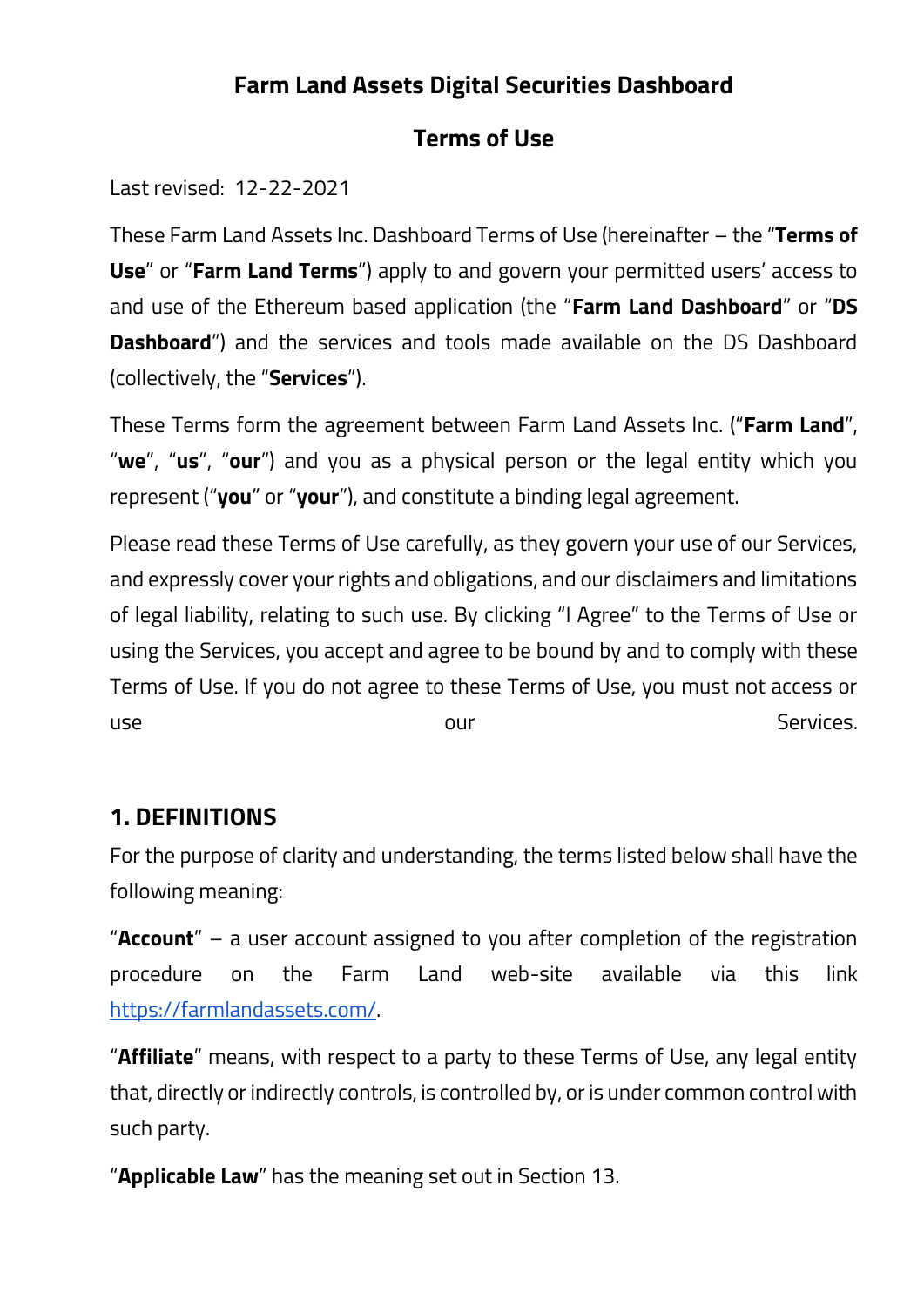"**Ether**" means the Ethereum Blockchain utility token that may be used to purchase computational resources to run decentralized applications or perform actions on the Ethereum Blockchain.

"**Ethereum Blockchain**" means the underlying blockchain infrastructure which Farm Land utilizes to provide its Services.

"**Governmental Authority**" includes any domestic or foreign federal, provincial or state, municipal, local or other governmental, regulatory, judicial or administrative authority.

"**Investor**" – a user who has a registered Account, has access to the DS Dashboard and utilizes the Services to purchase a portion of Farm Land tokens.

"**Issuer**" – a user who has a registered Account, has access to the DS Dashboard and utilizes provided to him tools to operate his own version of the DS Dashboard, offer for purchase his own tokens and enjoy other services provided by us in this regard as described further in Section 3 "FARM LAND DS DASHBOARD SERVICES, FEES".

"**Services**" has the meaning set out in article 3.1 below.

"**FLA**" - a security token which is a form of FARM LAND digital shares, which can be purchased by the Investors via DS Dashboard.

"**Usage Fees**" has the meaning set out in article 3.3 below.

### **2. MODIFICATIONS TO THE FARM LAND TERMS**

We reserve the right, in our sole discretion, to modify Farm Land Terms from time to time. Any and all such modifications are effective immediately upon posting. By clicking "I Agree" to any modified terms or by continuing to access or use the Services, you accept and agree to be bound to the modified terms. You agree to frequently review the Farm Land Terms to ensure that you are aware of any such modified terms.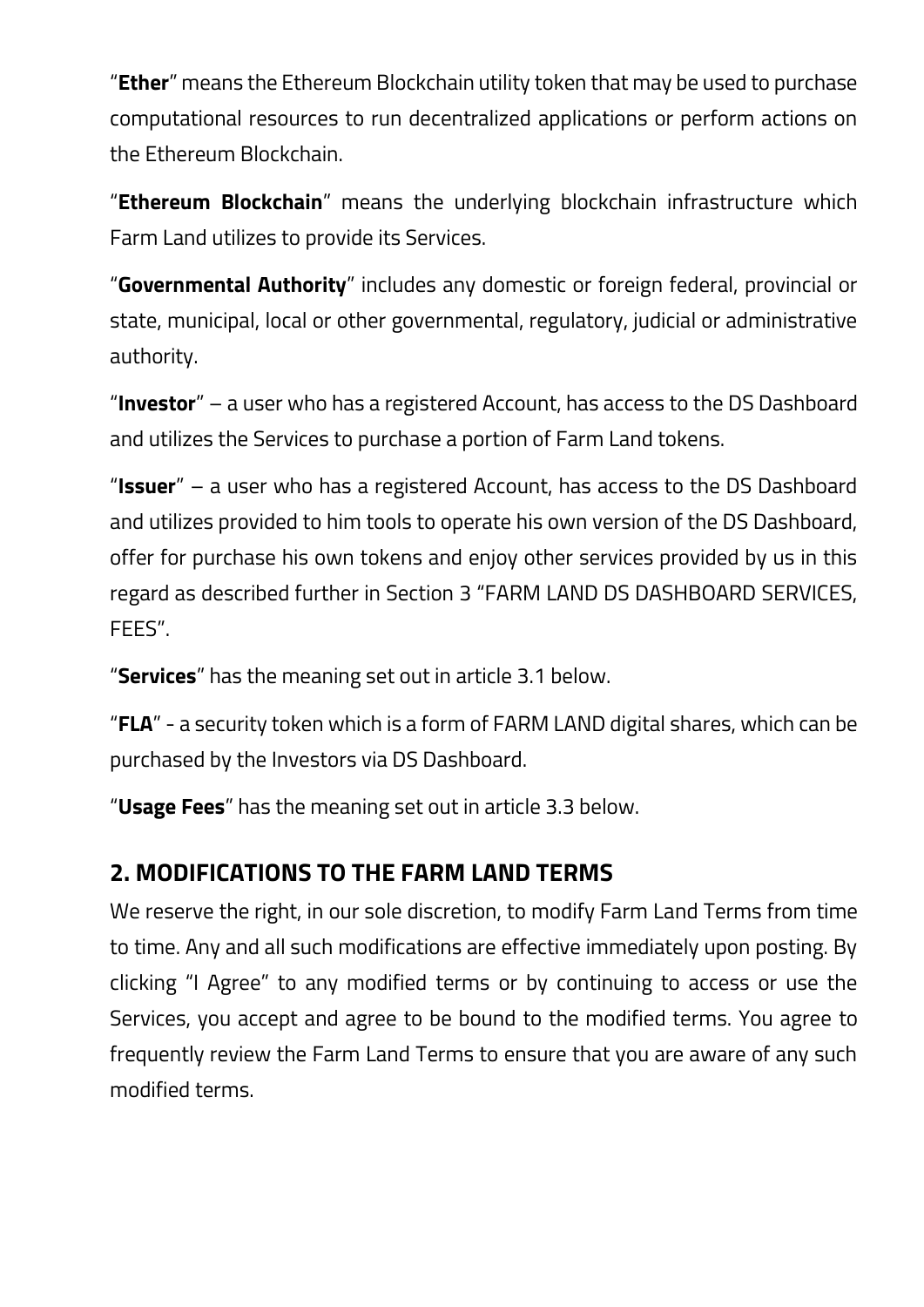# **3. FARM LAND DS DASHBOARD SERVICES, FEES**

3.1 Services for Issuers – provision of access to a set of instruments that allows you to configure and run your own web-based digital securities management platform – DS Dashboard. The mentioned Services consist of the following actions and items (but not limited to them):

3.1.1 tools to access your account which we will provide to you on the Farm Land platform;

3.1.2 tools to operate your registered account and digital securities management platform;

3.1.3 tools to run the DS Dashboard where users can enjoy tokenized securities purchase services provided and regulated by you;

3.1.4 tools to purchase and utilize FLA to gain access to the Services on our platforms, including the DS Dashboard;

3.1.5 tools to manage your tokenized securities transfers, including allowance/ban of transfer to all or part of your investors, to burn your tokenized securities and other options;

3.1.6 access to an interface to whitelist and/or blacklist and otherwise manage your potential and existing investors and other interfaces or tools allowing you to manage your digital securities management platform;

3.2 Services for Investors - provision of access to a set of instruments that allows you to purchase and utilize our tokenized securities via the DS Dashboard. The mentioned Services consist of the following actions and items (but not limited to them):

3.2.1 tools to register your account on the Farm Land platform, which can be accessed via the following link [https://farmlandassets.com/;](https://farmlandassets.com/)

3.2.2 tools to validate yourself as an investor, including but not limited to completion of our Know Your Customer ("KYC") procedures;

3.2.3 tools to purchase our FLA token and enjoy other available services.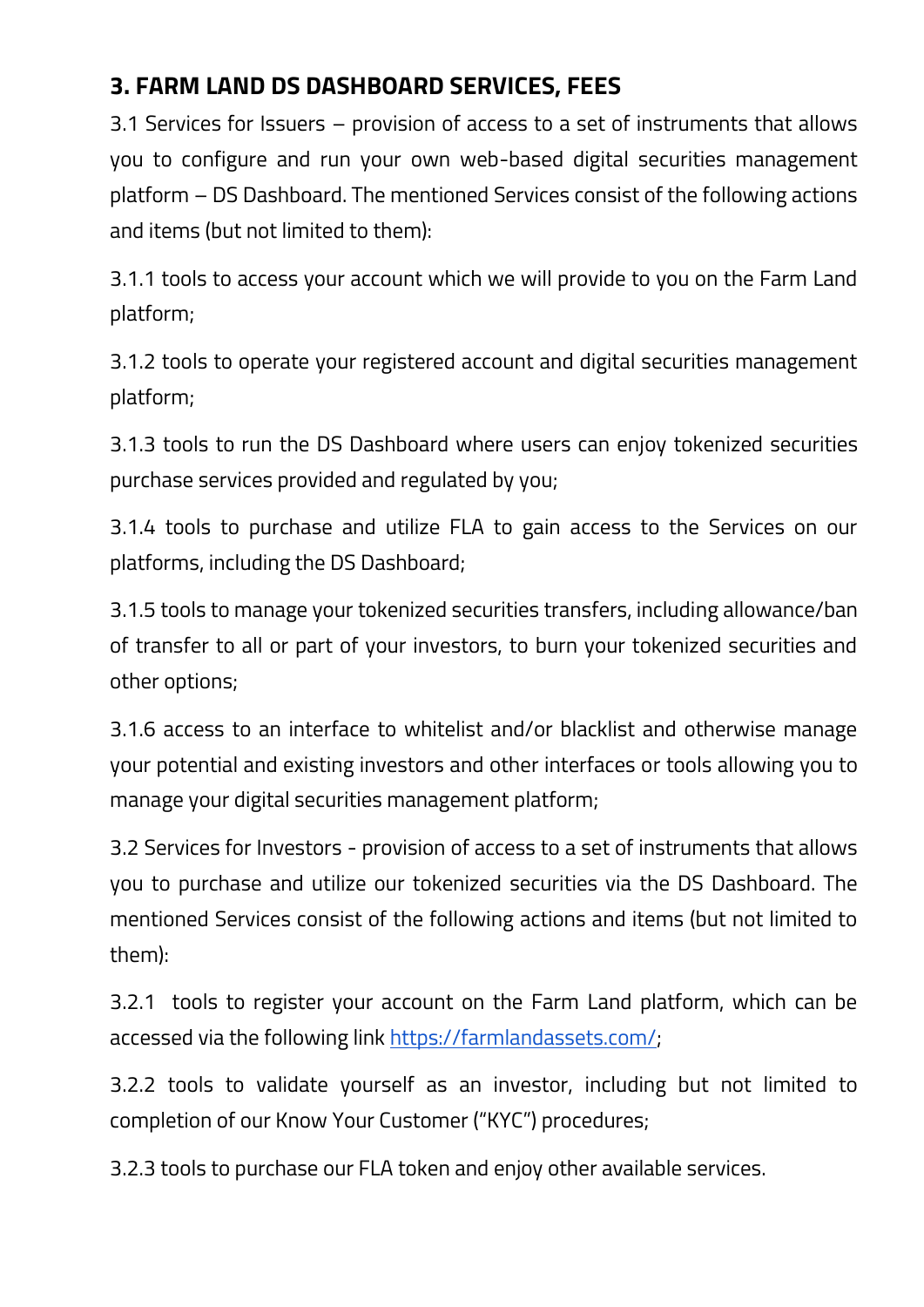3.3 Usage Fees - We may charge fees to you in consideration of your use of certain Services, including, but not limited to, access to the DS Dashboard. The details of the Usage Fees, including the amount of each Paid Service costs, when Usage Fees apply and how they are calculated can be found here. Farm Land reserves the right to change the Usage Fees at any time, and will provide you with a notice of any such fee changes before they become effective.

3.4 Ethereum Gas Charges - Some Services involve the use of the Ethereum Blockchain, which may require you to pay a fee, commonly known as "*Ethereum Gas Charges*", for the computational resources required to perform a transaction on the Ethereum Blockchain. You acknowledge and agree that Farm Land has no control over: (a) any Ethereum Blockchain transactions; (b) the method of payment of any Ethereum Gas Charges; or (c) any actual payments of Ethereum Gas Charges. Accordingly, you must ensure that you have a sufficient balance of Ether stored at your Ethereum Address to complete any transaction on the Ethereum Blockchain before initiating such Ethereum Blockchain transaction. We will make reasonable efforts to notify you of any Ethereum Gas Charges before initiating any Services that require the use of the Ethereum Blockchain.

3.5 Taxes - The Usage Fees, and any other charges hereunder, can be subject to any applicable sales, value-added, excise, withholding and other taxes. You are solely responsible for paying any such taxes applicable to the consideration payable under these Terms, as may be required under Applicable Law.

3.6 Acceptance of payment – notwithstanding the amount of tokens you have indicated in the appropriate line on the DS Dashboard, we will transfer you tokens only in the amount that you have paid for, meaning that if there is a discrepancy between the amount of tokens that you put in the appropriate line on the DS Dashboard and the amount of money you have paid, we will transfer you an amount of tokens equal to the amount of received payment.

3.7. Return of payments - Please note, that we will transfer your funds back in the following cases:

- if you have provided payment in the amount which is less than the established minimum cap for token purchase;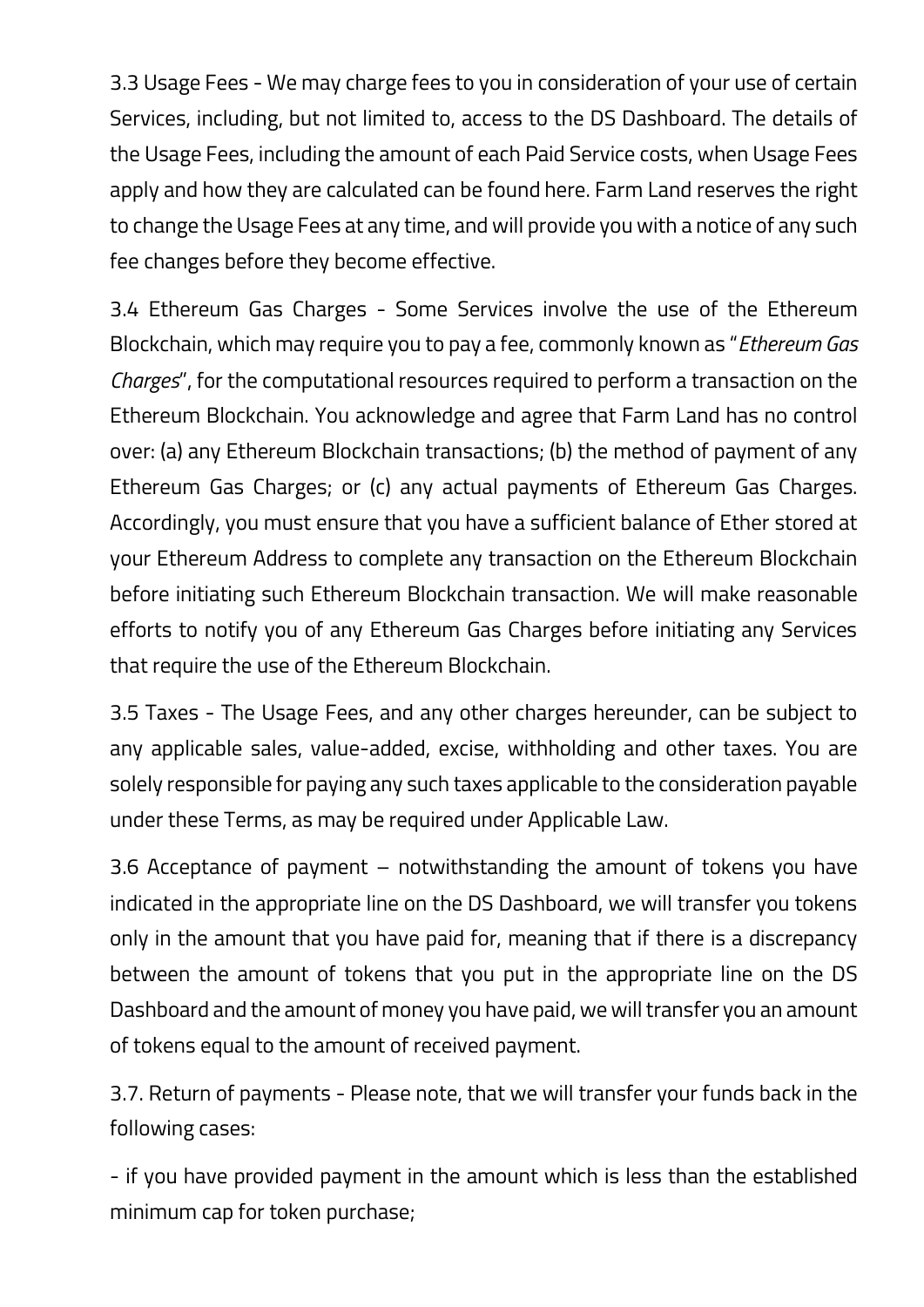- if you have provided payment via any bank, wallet address or other payment instrument which is different from the whitelisted one during the registration procedure.

# **4. YOUR ACCOUNT**

4.1 Account - You must have a registered account on our web-site in order to use the Services. During registration, in order to create an Account, we will ask you to provide certain information, including, but not limited to: your name, your email address and/or your Ethereum Address.

4.2 Your Responsibilities - As a condition to accessing or using the Services, you shall:

4.2.1 only use the Services for lawful purposes and in accordance with these Terms of the contract of the contract of the contract of the contract of the contract of the contract of the contract of the contract of the contract of the contract of the contract of the contract of the contract of the contrac

4.2.2 ensure that, at all times, all information that you provide for the Services, including the information in your Account, is complete and accurate; 4.2.3 maintain the security and confidentiality of your Account and Ethereum Address.

4.3 Unacceptable Use or Conduct - As a condition to accessing or using the Services, you will not:

4.3.1 violate any Applicable Law, including, without limitation, any relevant and applicable anti-money laundering and anti-terrorist financing regimes;

4.3.2 infringe on or misappropriate any contract, intellectual property or other third-party rights using the Services;

4.3.3 use the Services in any manner that could interfere with, disrupt, negatively affect, or inhibit other users from fully enjoying the Services, or that could damage, disable, overburden, or impair the functioning of the Services in any manner;

4.3.4 attempt to circumvent any content filtering techniques or security measures that Farm Land employs for the Services, or attempt to access any service or area of the Services that you are not authorized to access;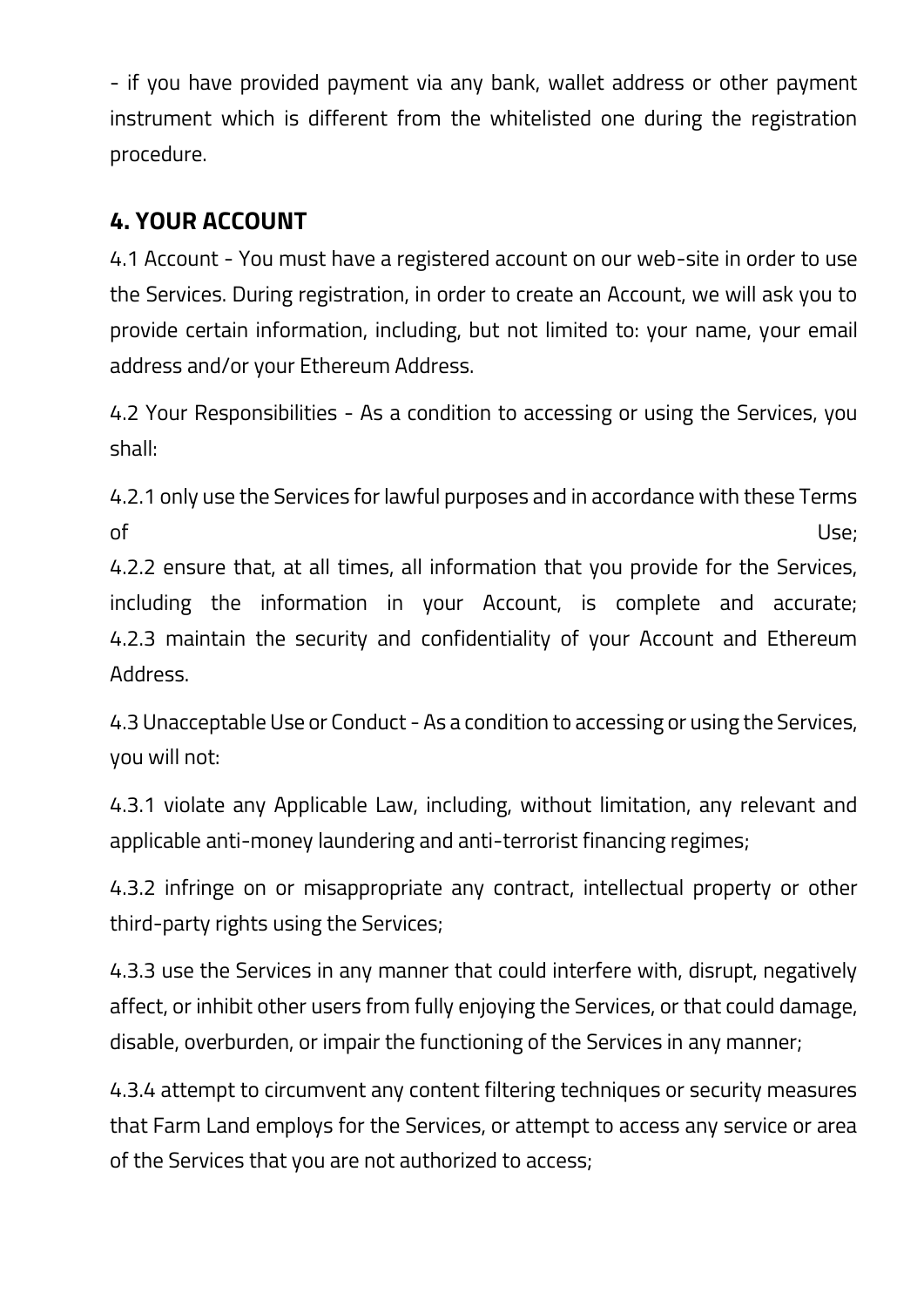4.3.5 use any malware or other automated means not provided by us, to access the Services or to extract any data which can be gained utilizing the Services;

4.3.6 use or attempt to use another user's Account without authorization;

4.3.7 post content or communications using the Services that are, in our sole discretion, libelous, defamatory, profane, obscene, pornographic, sexually explicit, indecent, lewd, vulgar, suggestive, harassing, hateful, threatening, offensive, discriminatory, bigoted, abusive, inflammatory, fraudulent, deceptive or otherwise objectionable;

4.3.8 use the Services from a jurisdiction that we have, in our sole discretion, or a relevant Governmental Authority has determined is a jurisdiction where the use of the Services is prohibited;

4.3.9 encourage or induce any third party to engage in any of the activities prohibited under this Section 4.3.

4.4 Your Assumption of Risks - You represent and warrant that you:

4.4.1 have the necessary technical expertise and ability to review and evaluate the security, integrity and operation of any tokens, including FLA that you decide to interact with;

4.4.2 have the knowledge, experience, understanding, professional advice and information to make your own evaluation of the merits, risks and applicable compliance requirements under Applicable Law of any security token activity you engage in;

4.4.3 know, understand and accept the risks associated with your Ethereum Address, the Ethereum Blockchain, Ether, FLA;

4.4.4 accept the risk of purchasing FLA, exchanging them and otherwise utilizing the Services, and are responsible for conducting your own independent analysis of the risks specific to your use of the Services;

4.4.5 understand and accept that the Services are software applications consisting of code subject to flaws and that you acknowledge that you are solely responsible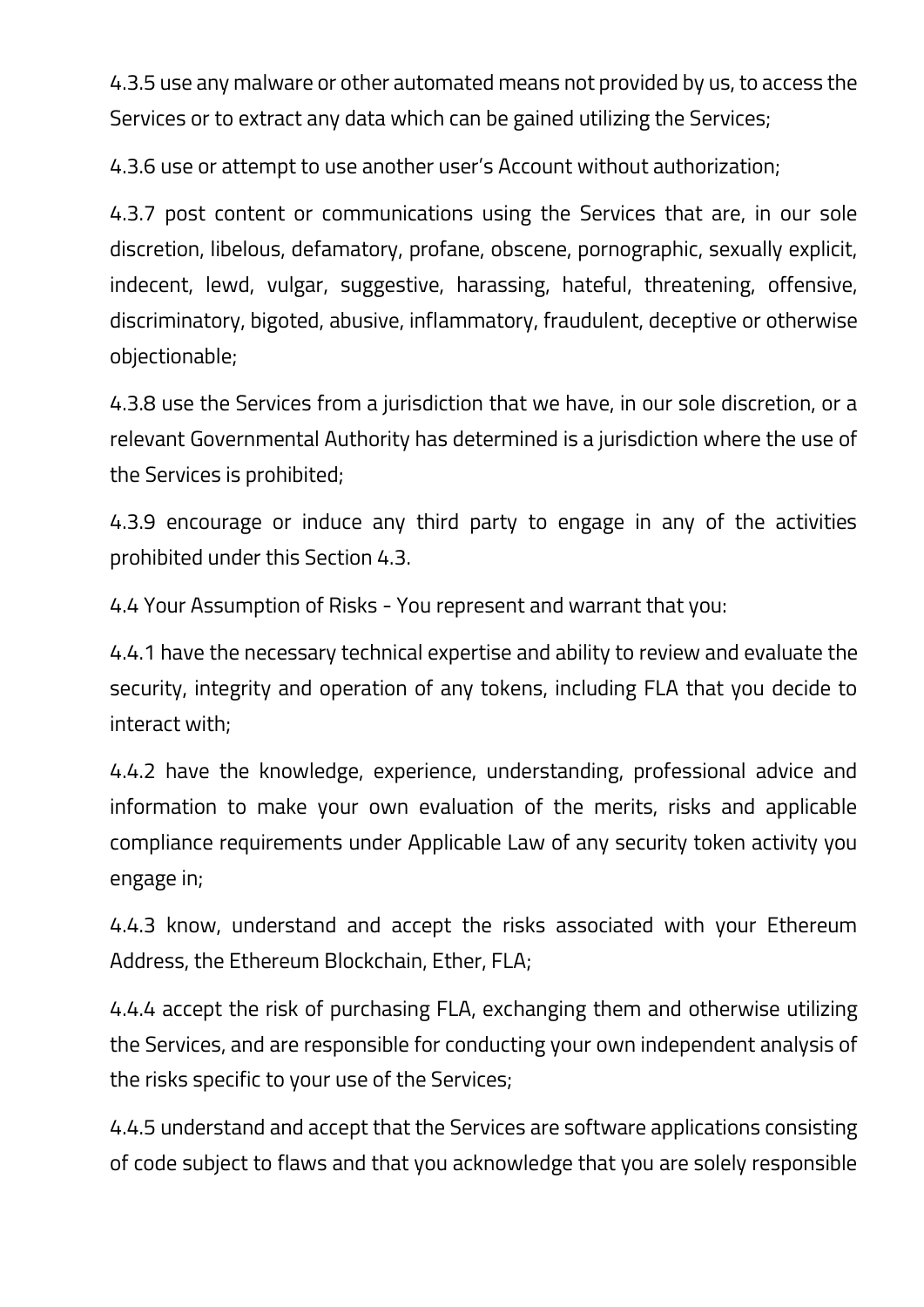for evaluating any code provided and for evaluating the functioning of any Services accessed without any liability to Farm Land.

4.5 Account Activities - You acknowledge and agree that you will be bound by, and hereby authorize Farm Land to accept and rely on any agreements, instructions, orders, authorizations and any other actions made, provided or taken by anyone who has accessed or used your Account, regardless of whether such access is authorized or unauthorized. You further acknowledge and agree that Farm Land will not be liable for any of its actions that you have authorized it to take.

### **5. PRIVACY NOTICE**

Please refer to our Privacy Notice for information about how we collect, use, and share your information.

### **6. PROPRIETARY RIGHTS**

6.1 Ownership of Services - Excluding any open source software or third-party licensed software that the Services incorporate, Farm Land owns the Services, including all technology, content, intellectual property objects and rights in them and other materials used, displayed or provided on or in connection with the Services.

6.2 Licence; Open Source Software Licence; Limitations - The source-code for our Services are governed by the source-code licence available on github repository available via this link <https://github.com/StoboxTechnologies> and any other applicable licensing terms for the Services mentioned in these Terms. You acknowledge that the Services may use, incorporate or link to certain open-source components and that you will comply with any applicable open-source licences that govern any such open-source components.

6.3 Trademarks - Any of our product or service names, logos, and other marks used in or as a part of the Services, including our name and logo are trademarks owned by Farm Land, its Affiliates or its applicable licensors. You may not copy, imitate or use them without our (or the applicable affiliate's or licensor's) prior written consent.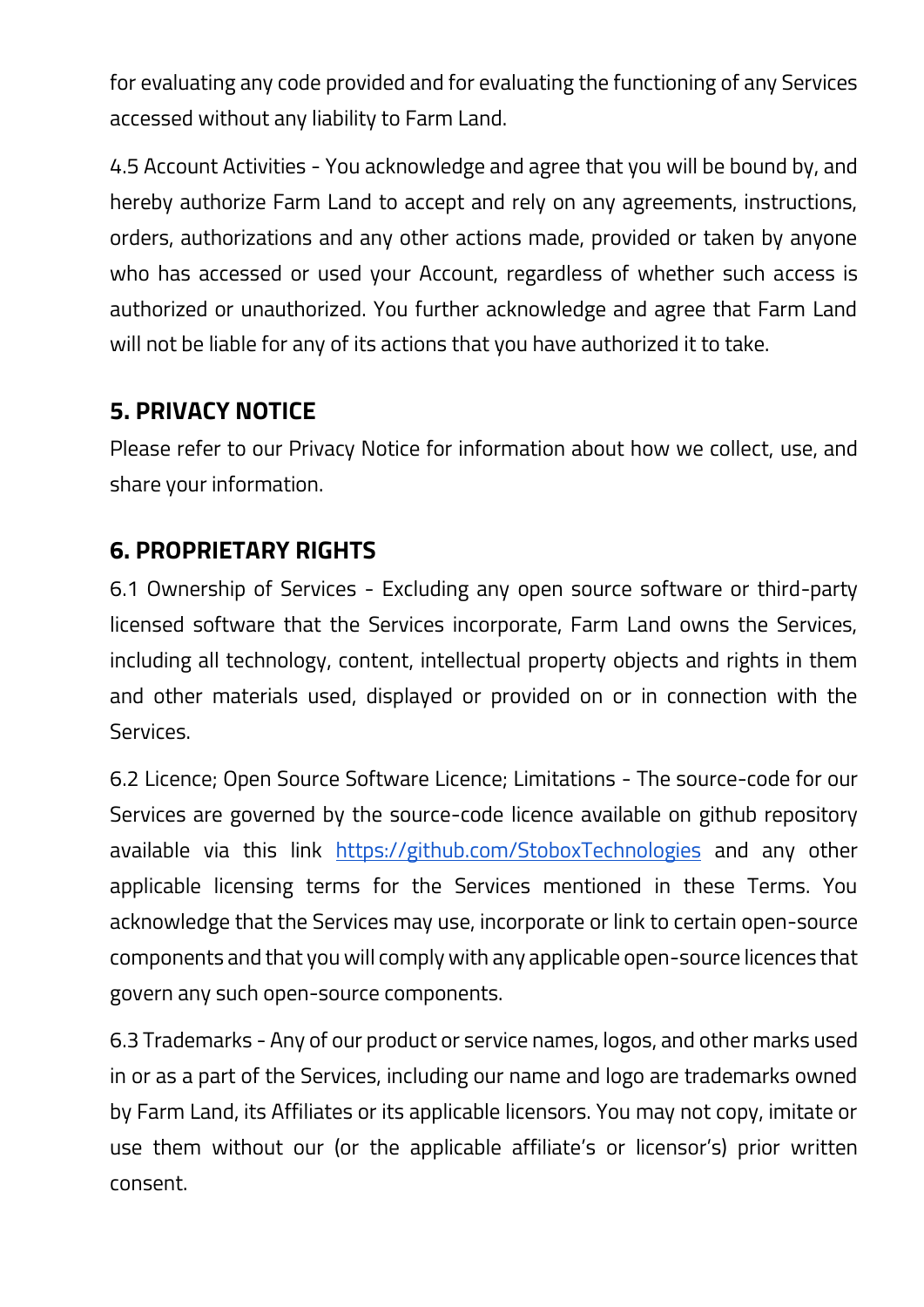# **7. CHANGES, SUSPENSION, TERMINATION**

7.1 Changes to Services - We may, at our sole discretion, from time to time and with prior notice to you, modify, suspend or disable, temporarily or permanently, the Services, in whole or in part, for any reason whatsoever.

7.2 No Liability - We will not be liable for any losses suffered by you resulting from any modification to any Services or from any suspension or termination, for any reason, of your access to all or any portion of the Services.

7.3 Effect of Termination - In the event we terminate your Account or your complete access to the Services, we may delete or suspend your Account and all related information and files in such Account.

### **8. COMMUNICATIONS**

You agree to receive all communications, agreements, documents, receipts, notices, and disclosures electronically (collectively, "**Communications**") that we provide in connection with these Terms of Use, your Account or any Services. You agree that we may provide our Communications to you by posting them on our web-site or by emailing them to you at the email address linked to your Account.

# **9. INDEMNIFICATION**

You will defend, indemnify, and hold harmless us, our Affiliates and our Affiliates' respective shareholders, members, directors, officers, employees, attorneys, agents, representatives, suppliers and contractors (collectively, "**Indemnified Parties**") from any claim, demand, lawsuit, action, proceeding, investigation, liability, damage, loss, cost or expense, including, without limitation, reasonable attorneys' fees, arising out of or relating to (a) your use of, or conduct in connection with, the Services; (b) the transfer of your tokens to third parties; (c) any Ethereum Blockchain assets associated with your Ethereum Address; (d) any feedback or user content you provide when accessing the Services, if any; (e) your violation of these Terms; or (f) your infringement or misappropriation of the rights of any other person or entity. If you are obligated to indemnify any Indemnified Party, Farm Land (or, at its discretion, the applicable Indemnified Party) will have the right, in its sole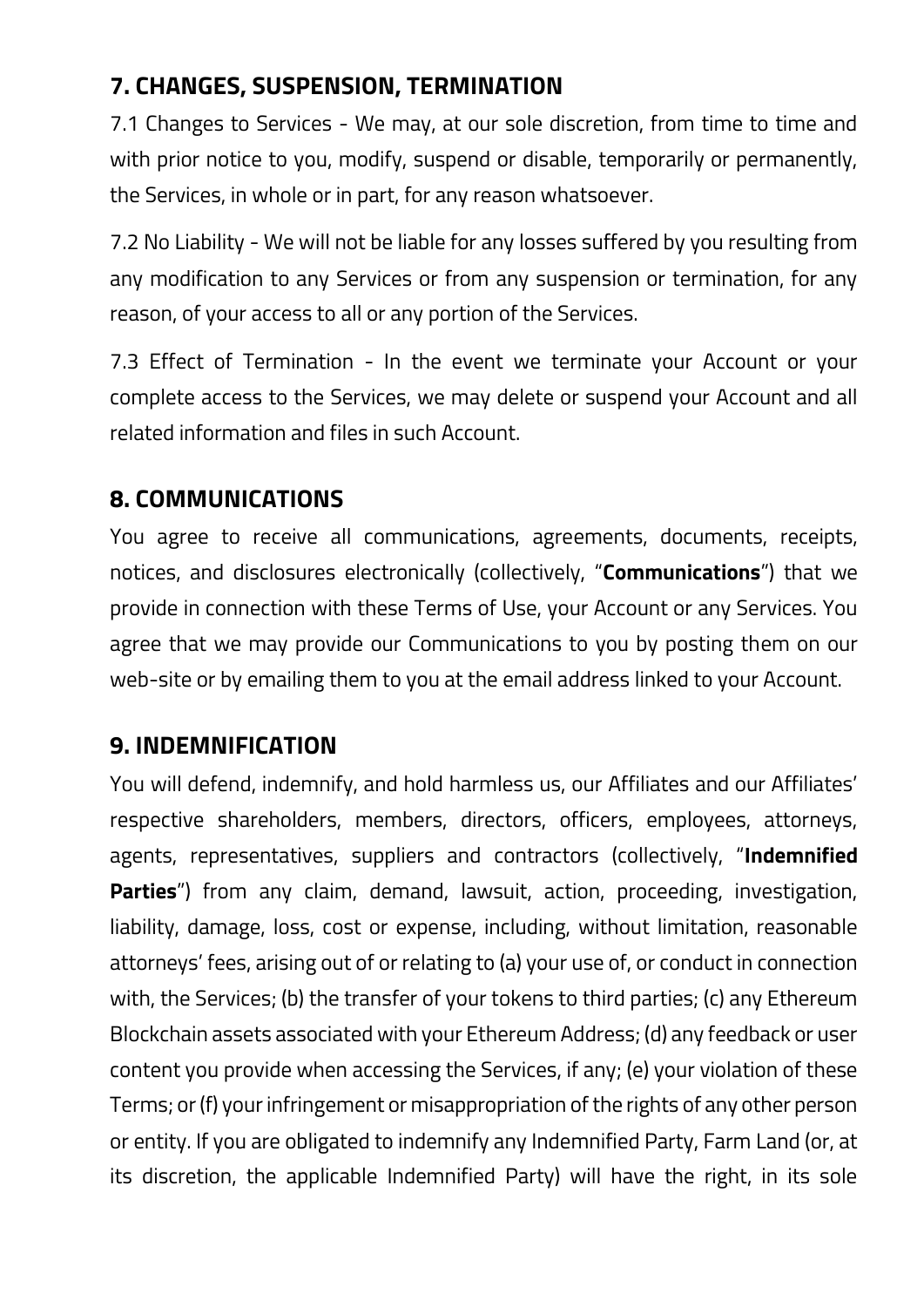discretion, to control any action or proceeding and to determine whether Farm Land wishes to settle, and if so, on what terms.

# **10. LIMITATION OF LIABILITY**

10.1 To the maximum extent permitted under Applicable Law, the Services (and any of their content or functionality) provided by or on behalf of us are provided on an "AS IS" and "AS AVAILABLE" basis, and we expressly disclaim, and you waive, any representations, conditions or warranties of any kind, whether express or implied, legal, statutory or otherwise, or arising from statute, otherwise in law, course of dealing, or usage of trade, including, without limitation, the implied or legal warranties and conditions of merchantability, merchantable quality, quality or fitness for a particular purpose, title, security, availability, reliability, accuracy, quiet enjoyment and non-infringement of third party rights. Without limiting the foregoing, we do not represent or warrant that the Services (including any data relating thereto) will be uninterrupted, available at any particular time or error-free. Further, we do not warrant that errors in the Services are correctable or will be correctable.

10.2 You acknowledge that your data may become irretrievably lost or corrupted or temporarily unavailable due to a variety of causes, and agree that, to the maximum extent permitted under Applicable Law, we will not be liable for any loss or damage caused by denial-of-service attacks, software failures, viruses or other technologically harmful materials (including those which may infect your computer equipment), protocol changes by third party providers, Internet outages, force majeure events or other disasters, scheduled or unscheduled maintenance, or other causes either within or outside our control.

10.3 The disclaimer of implied warranties contained herein may not apply if and to the extent, such warranties cannot be excluded or limited under the Applicable Law of the jurisdiction in which we reside.

# **11. EXCLUSION OF CONSEQUENTIAL AND RELATED DAMAGES**

In no event shall we (together with our Affiliates, including our and our Affiliates' respective shareholders, members, directors, officers, employees, attorneys,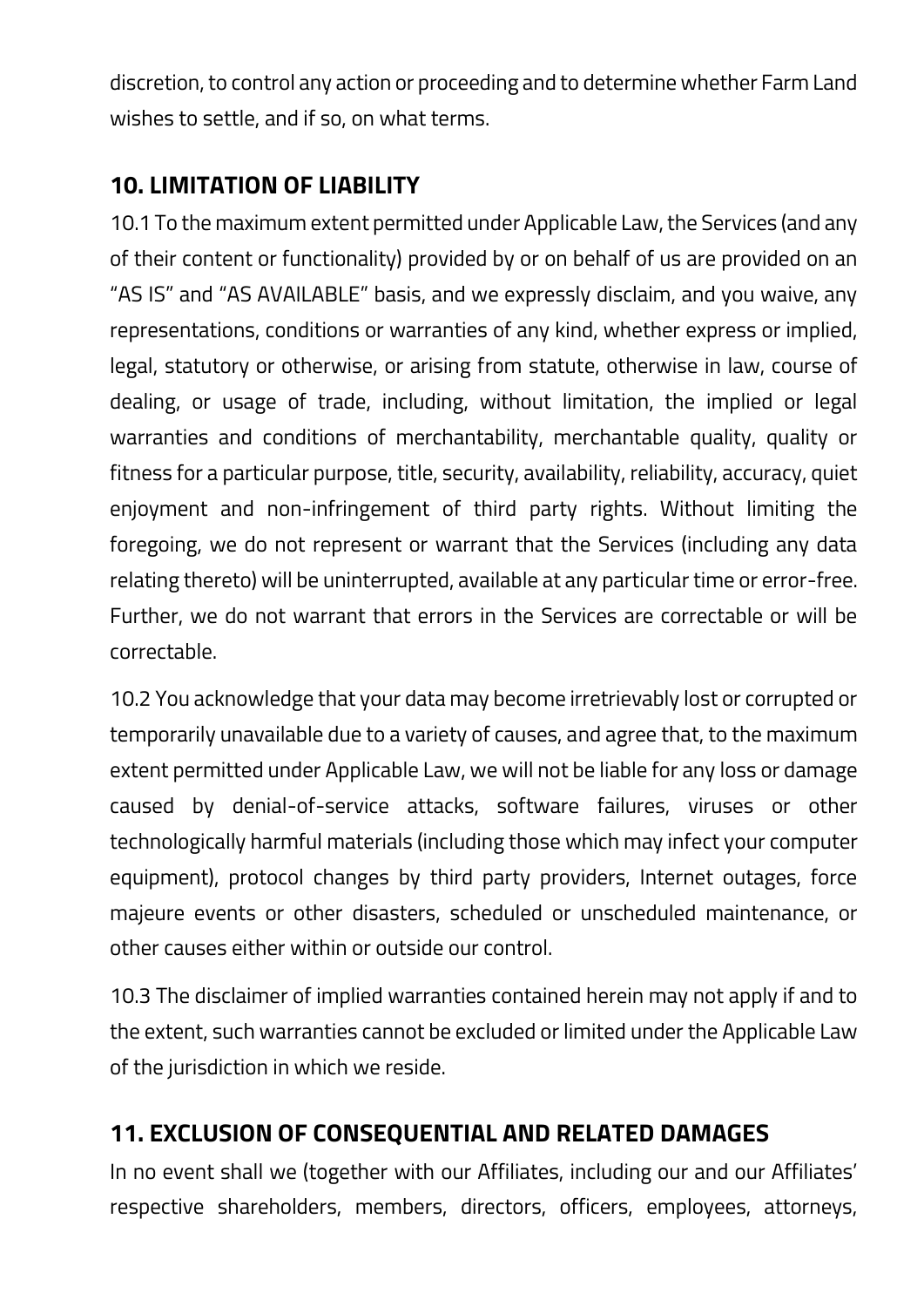agents, representatives, suppliers or contractors) be liable for any incidental, indirect, special, punitive, consequential or similar damages or liabilities whatsoever (including, without limitation, damages for loss of data, information, revenue, goodwill, profits or other business or financial benefit) arising out of or in connection with the Services (and any of their content and functionality), any performance or non-performance of the Services, your Ether, FLA, DS Dashboard or any other product, service or other item provided by or on behalf of us, whether under contract, tort (including negligence), civil liability, statute, strict liability or under any other theory of liability, and whether or not we have been advised of, knew of or should have known of the possibility of such damages and notwithstanding any failure of the essential purpose of these Terms of Use or any limited remedy hereunder.

# **12. GOVERNING LAW**

The interpretation and enforcement of these Terms of Use, and any dispute related to these Terms of Use or the Services, will be governed by and construed and enforced in accordance with the laws of the state of South Carolina, the U.S.A., as applicable, without regard to conflict of law rules or principles that would cause the application of the laws of any other jurisdiction. You agree that we may initiate a proceeding related to the enforcement or validity of our intellectual property rights in any court having jurisdiction and you waive any objection to venue in any such court.

### **13. MISCELLANEOUS**

13.1 Remedies - Any right or remedy of Farm Land set forth in these Terms of Use is in addition to, and not in lieu of, any other right or remedy whether described in these Terms of Use, and terms incorporated by reference herein, under Applicable Law, at law or in equity.

13.2 Affiliates and Contractors - The Services may be operated or provided by us, our Affiliates, or our or our Affiliates' respective subcontractors. To the extent that one of our Affiliates or subcontractors, is operating or providing any Services, the Affiliate or subcontractor's provision of such Services will be under terms identical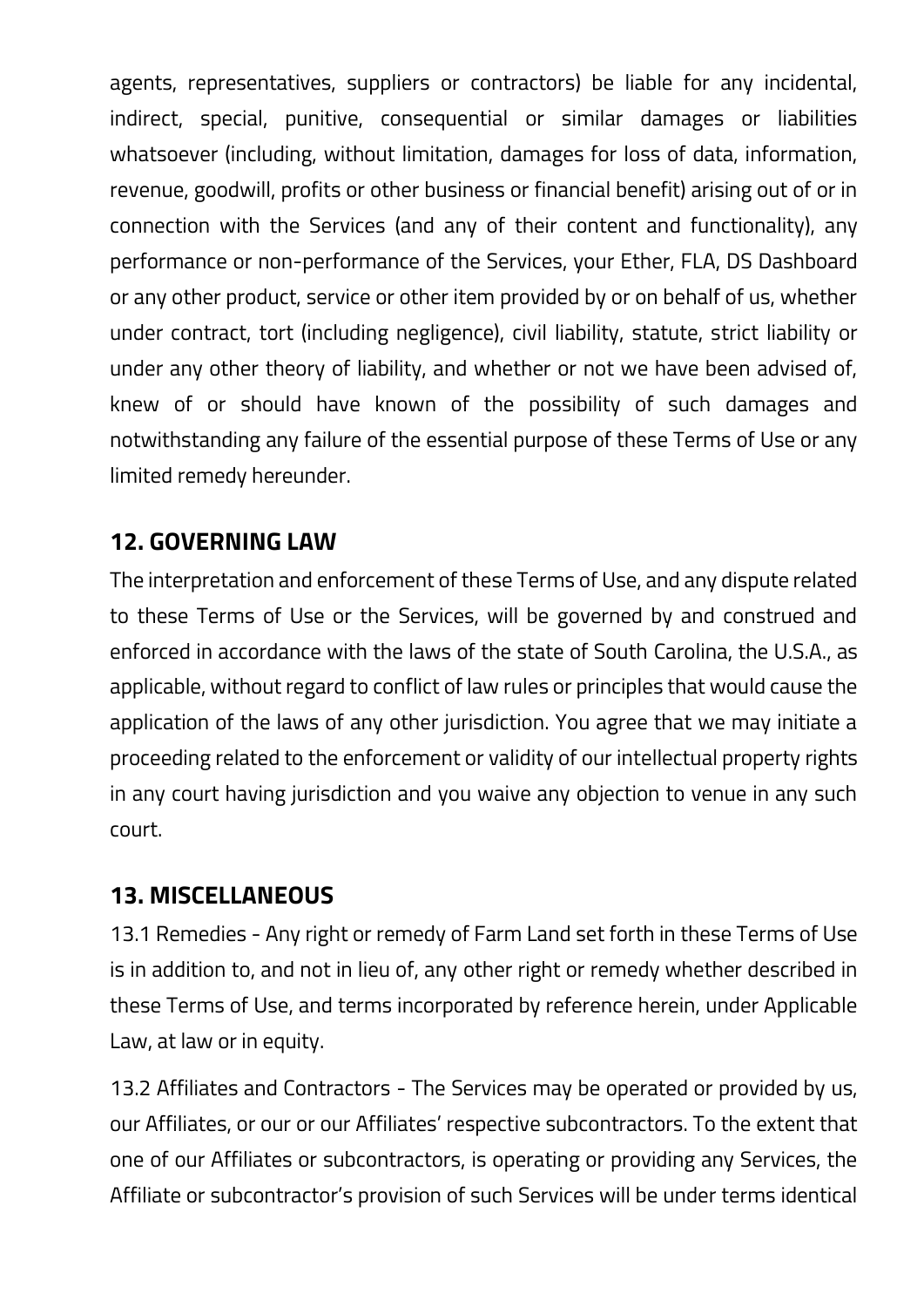to these Terms, substituting the Affiliate or subcontractor's name wherever we are referenced in these Terms of Use.

13.3 Non-waiver - Our failure or delay in exercising any right, power, or privilege shall not operate as a waiver thereof.

13.4 Severability - The invalidity or unenforceability of any of these Terms of Use shall not affect the validity or enforceability of any other of these Terms of Use, all of which shall remain in full force and effect.

13.5 Force Majeure - We will have no responsibility or liability for any failure or delay in performance of the Services, or any loss or damage that you may incur, due to any circumstance or event beyond our control, including without limitation any flood, extraordinary weather conditions, earthquake, or other act of God, fire, war, insurrection, riot, labor dispute, accident, action of government, communications, power failure, or equipment or software malfunction.

13.6 Assignment - You may not assign or transfer any right to use your Account or the Services, or any of your rights or obligations under these Terms of Use, without our prior written consent, including by operation of law or in connection with any change of control. We may assign or transfer any or all of our rights or obligations under these Terms of Use, in whole or in part, without notice or obtaining your consent or approval.

13.7 Restrictions - We may, at any time and in our sole discretion, restrict your access to, or otherwise impose conditions or restrictions upon your use of the Services without prior notice. For example, we may restrict access to or certain transaction requests from certain locations if we have a reasonable suspicion of fraud, diminished capacity, inappropriate activity or a dispute in connection with your Account.

13.8 No Broker, Legal or Fiduciary Relationships – Farm Land is not a provider of a broker, legal, intermediary, agent, or advisory services and has no fiduciary relationship or obligation to you regarding any of your decisions or activities that you affect when using the Services. Neither our communications nor any information that we provide to you is intended as, or shall be considered or construed as an advice.